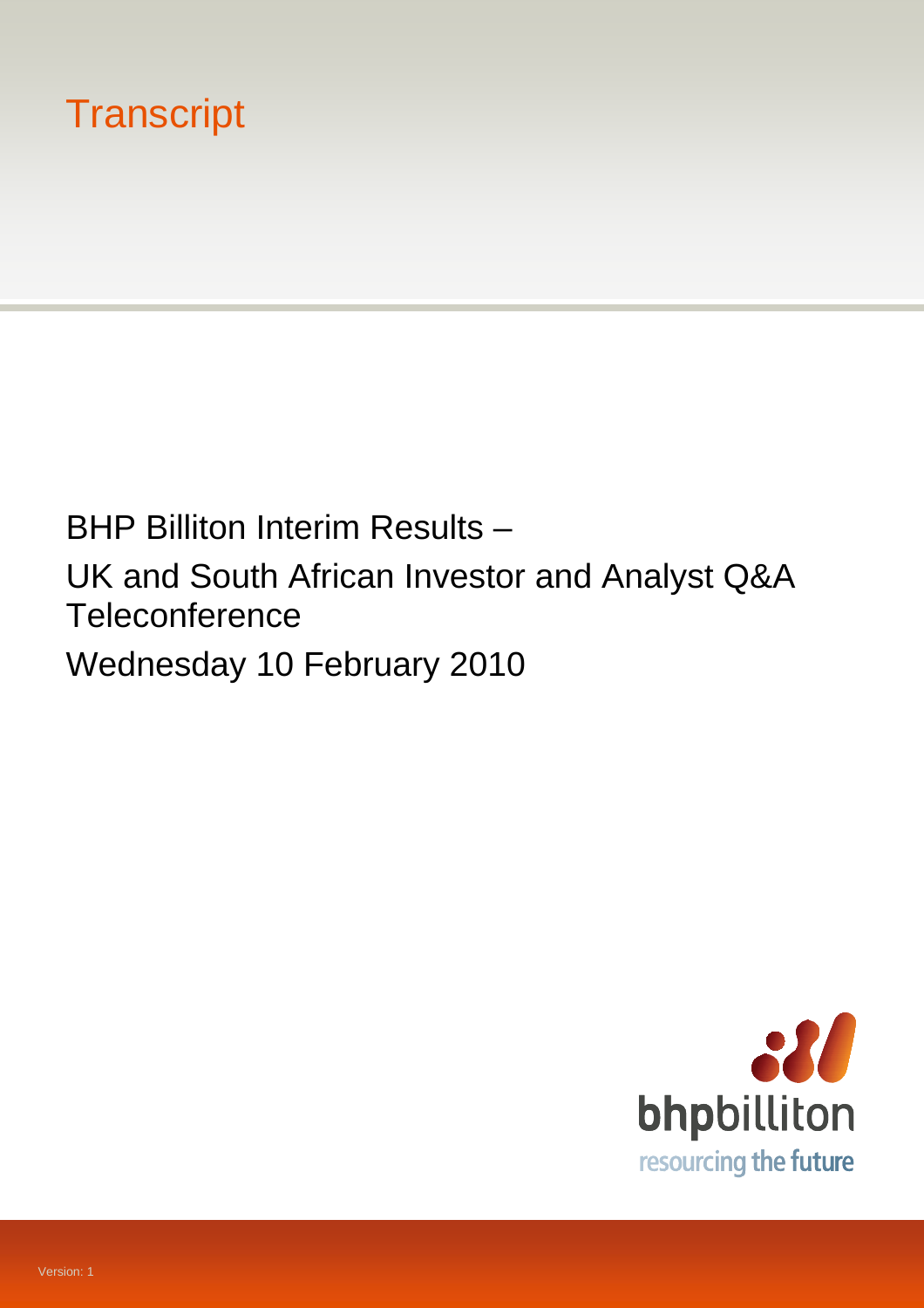

# **1. CEO's Address – Marius Kloppers**

# **Introduction**

Good morning to those of you calling in for our UK and South Africa question and answer conference call. Thank you for joining us. In order to give us the maximum time for questions I will make a few brief opening remarks.

# **Safety**

As always, I would like to start off with safety and I am saddened to report that we have had four fatalities in the current financial year. Each one of these accidents is a tragic testament that we still have risks in our business and, importantly, is a reminder that we must never let up on our aim of zero harm. However, we are making continued progress and the number of injuries at our operations reduced by 30% on a year-on-year basis, continuing a long-term improvement trend.

# **Financial Results**

Now let me turn to results. During the half year we saw strong recovery in demand and prices for most of our commodities as compared to the first half of the year. The rally in prices was driven by strong early recoveries in China and India and the beginning of restocking across the developed economies later in the period. However, I do want to point out that although commodity prices have generally recovered compared to the first half of the 2009 calendar year, we obviously always report on a period-on-period basis and in the reporting period prices were still lower than the corresponding period in 2008.

These lower prices together with stronger producer currencies negatively impacted our earnings results for this half year again compared to the corresponding period. However, through good operating performance and rigorous cost control we were somewhat able to offset these factors. Despite the price and currency effects, our underlying EBIT margin remained at a healthy 38% and underlying return on capital at 24%, the latter in spite of substantial new investment spending that is not yet productive.

The investment programme continued to deliver volume growth; particularly pleasing was that we had half year production records in two of our biggest businesses, iron ore and petroleum.

The balance sheet remains strong. Net gearing is at a modest 15% and continues to give us significant flexibility to invest in our business and increase returns to shareholders.

Going forward, we remain cautious about the speed and strength of the global economic recovery across the developed world in spite of the positive momentum in developing countries. Our longer term outlook is unchanged and robust, driven by the factors that we have commented on before: the continuing urbanisation and industrialisation of China and other developing economies. In particular, I want to note again the materials-intensive nature of these countries' development. Our strategy has been unchanged for almost a decade and has proved itself throughout the cycle. I want to reiterate again our focus on large, long life, Tier 1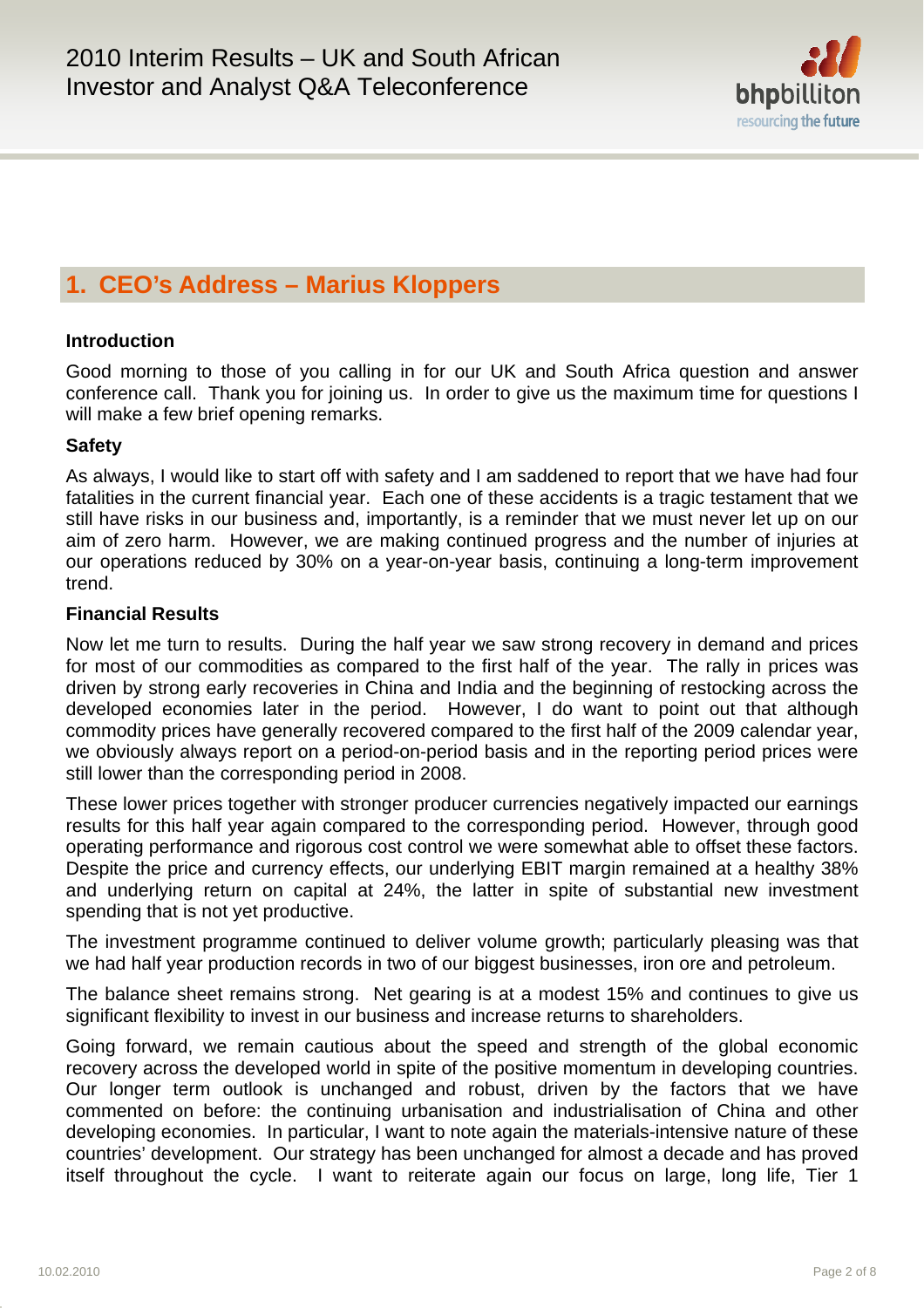

resources with multiple expansion options, assets that are upstream and export-oriented and also diversified by commodity, geography and customer. I want to emphasise that with this strategy we have been able to grow investment, maintain the balance sheet at a strong level and increase our dividend at the same time.

# **2. Questions and Answers**

# **Kieran Daly, Investec Securities**

I have two questions on coal and they are both related to the Tier 1 assets definition that you have. The first one is on Maruwai in Indonesia, the coking coal project. I think you said last year that it did not fit your definition of Tier 1 and you were looking at options on that. What I have heard recently suggests that you might have changed your mind on that and are retaining a majority shareholding. Given your view being very bullish on coking coal, I just wondered what your plan is for that project at this stage.

Secondly, on thermal coal in South Africa, you have been paring back your coal portfolio quite a bit, but you still have about 60% of your coal production in South Africa, which goes to Eskom. Some of that is tied in with mines which also produce for export, but a large chunk of it is the Khutala mine which is just for Eskom. It does not seem to fit in your definition of Tier 1 and it is certainly not export oriented. I just wondered what your plan is for the Khutala mine going forward.

# **Marius Kloppers**

I will answer the second question first. In our speak, we would call the entire South African coal business one asset as we define it, in the same way Queensland coal would be another one, Hunter Valley coal and so on. Therefore, if I classify what we call our South African coal business as a Tier 1 asset it is the entirety of that coal business and that is the business that we are in the process of investing US\$1.5 billion in. I have no particular comments about Khutala as one of the operations within that asset per se.

On Maruwai, you are correct in that you say that we took this asset under review. We have been waiting for growth in the coking coal market via growth in the Chinese opportunities for our business for some time. Our development plans in Maruwai, I would say, were relatively modest. We were going to build a relatively small mine, which we looked at during the depth of the financial crisis, and asked ourselves the question of whether that was something that we wanted to do. I think what you should anticipate there is that we will continue ownership of that business. That does not mean that we will not perhaps bring a partner in as a result of the current process that we are running there, but I think you should also look towards perhaps a little bit more aggressive development of that resource. I am not at liberty to give you much more information than that.

# **Jason Fairclough, Bank of America Merrill Lynch**

I wonder if you could give us a little bit more colour on the ramp up in your capital expenditure. To me, the new numbers look pretty huge, and really I just want to understand the degree to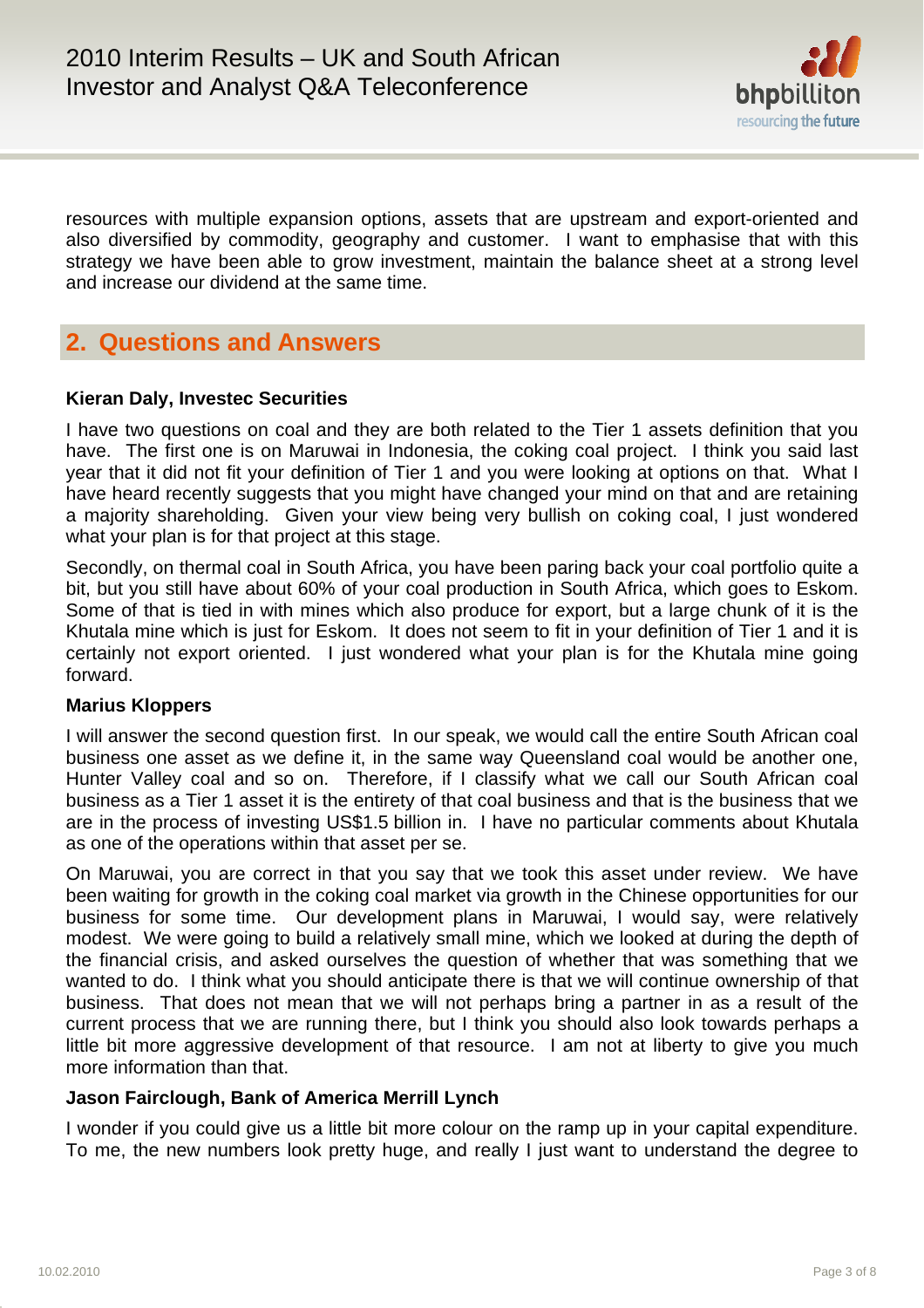

which the step up reflects new projects and new scope that means increased production versus inflation in capex expectations.

# **Marius Kloppers**

It is a little difficult to obviously make a long-term comparison of what you get for the dollar, but I would comment on the fact that everything that we have sanctioned and is currently in execution is pretty much tracking within budget and on time, as we commented on in our exploration and development report a couple of weeks ago. Therefore, I think that with respect to costs and projects that are in execution you can cross that off as a cause. By your definition, the additional spend that you are seeing there is a combination of perhaps things that fall under the threshold of US\$250 million, which is the level at which we disclose individual projects and then projects that are currently in feasibility that are not yet approved, but on which we are spending money and then projects which we still hope to approve.

## **Jason Fairclough**

If I read between the lines there, it sounds like we should expect a raft of new project approvals this year.

## **Marius Kloppers**

I think you have seen a number of announcements on our side. I am certain that our investor relations team would be more than willing to work with you in terms of the detail on what we have disclosed in our capex programme. It is not really a tremendous ramp up; it is just a continuation of that progressive growth in spend that we have detailed before.

## **Rob Clifford, Deutsche Bank**

I have two questions. Firstly, you mentioned overnight the depth of the iron ore spot market being hundreds of millions of tonnes. I wonder if you could just comment if you thought that was growing from here or if you thought that that was due to some near-term anomaly.

Secondly, following on from Jason and the increase in capex, we are seeing other miners do it as well. We were caught out a couple of years ago with a capex spike including poor quality and overpaying. How are you managing going into this next capex ramp up with quality of work and spend control?

## **Marius Kloppers**

The first thing is that the emphasis today was obviously where our capex is trending, but I think the bigger message was on the progressive nature of the capex. I think what you should take away from the data that we discussed today is that we are probably not a company that is going to slash stuff when downturns come and you have seen that last year; nor are we going to announce one day that we are doubling something. There has been a progressive growth over many years of the capability to deploy capex, which I think partly answers your question.

The second point on capex is that obviously there is a spend trajectory of projects that are currently in execution where we are spending money at the moment. We are not starting afresh. We have not made a final investment decision on the iron ore, RGP6, but there is approximately a US\$10 billion programme in total in the Pilbara that is currently being executed. In many of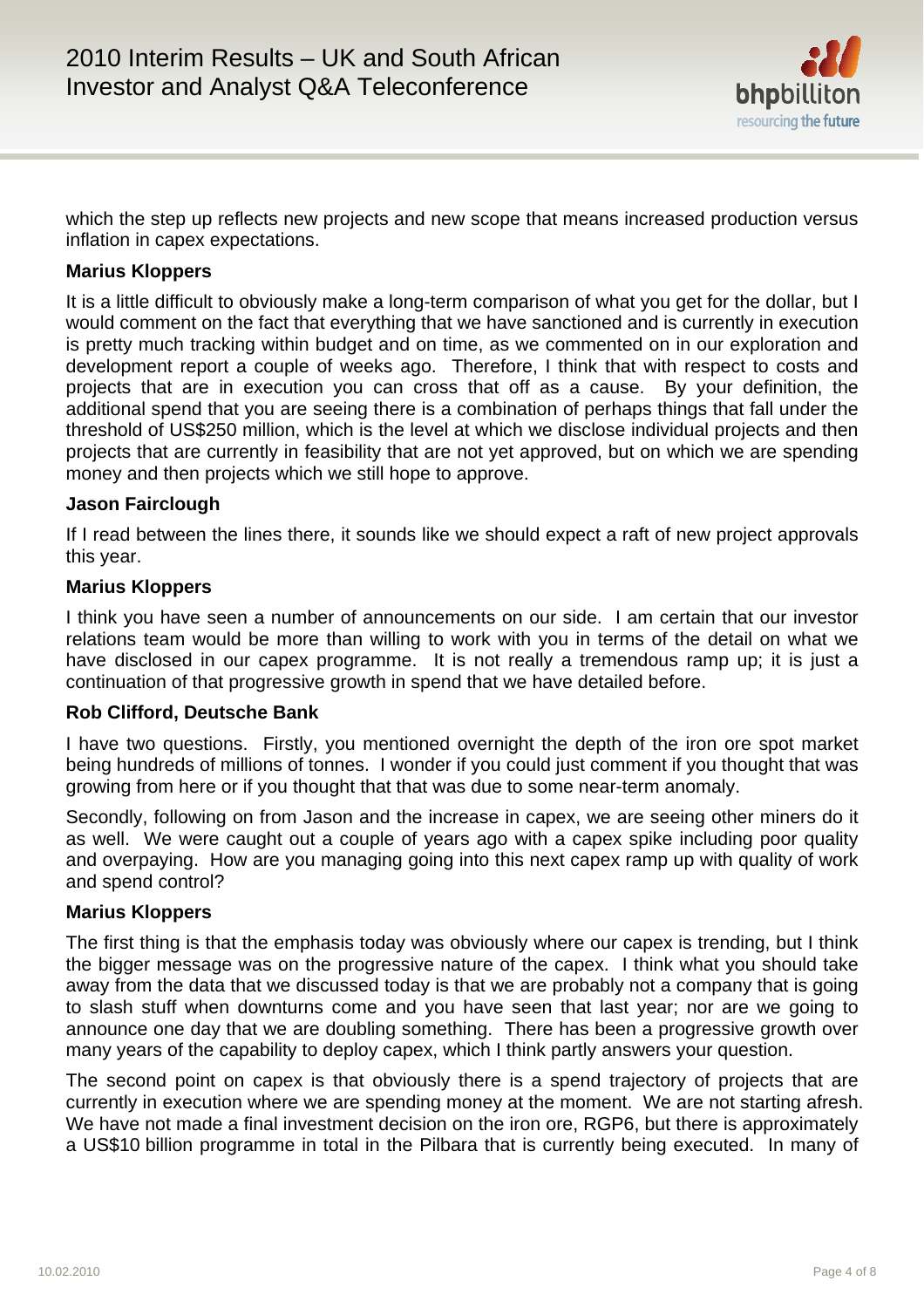

these cases the teams are on the ground, things are being built and it is not as if we have to commission them from scratch.

I also just want to point out that in the capex for 2011, which is the forecast of, I think, just over US\$20 billion that we have given, the JV spend, the equalisation spend with Rio is in there and I just want to make sure that you remove that when you consider the underlying spend.

Will the iron ore spot market grow? I think that the trend is towards the incremental iron ore volumes, certainly from a number of players going into the clearing market. The way I look at it is, it is the domestic Chinese production, any growth from that, and the Indian production. Clearly we have stated that we want to sell all of our incremental production on the clearing market. There is obviously the other major Australian producer, but I cannot comment on what their plans are. I think the combination of what I have just outlined does tell you that over time, that market is going to take a bigger portion of the total.

# **Olivia Ker, UBS**

I have some questions on copper growth. The copper market, from a longer term point of view, looks structurally very attractive, but since the Escondida Phase V and maybe some other opportunities along with Olympic Dam are really your major options which are rather longer dated, does it make sense for you to look at Tier 2 assets? These assets would be higher margin than the nickel and aluminium businesses, and then you could try to optimise them and bring them down the cost curve.

## **Marius Kloppers**

No.

# **Olivia Ker**

For Olympic Dam, how long do you envisage it will be until there is sufficient reactor build out in China to support the amount of uranium that you would need to put into the market from Olympic Dam Phase 1?

## **Marius Kloppers**

The way I look at the Olympic Dam project is that the determining rate limiting step here is the pace at which we can get through the EIS. We obviously want to make sure that as we contemplate building that mine that we are not going to run into anything unanticipated in what will be a multiple project sequence, as we have outlined before. Therefore, we want to make sure that we exhaust all of the questions there. I think that obviously gives us, I do not know, another 18 months or so before that is complete and, as we have seen, the reactor build programmes continue to be revised upwards.

Going back to your first question on the Tier 2 assets, I kept the answer very short because we are absolutely focused on only having Tier 1 assets in each of our industries, and we probably do not make the comparison between margin in one business versus margin in another business. We just always want to own the best assets in each of our chosen industries.

## **David Pleming, Macquarie**

I wonder if you could just give us a little bit more colour on cash costs. I see that the cash costs' performance was pretty good in this period. Can you just tell us where the pressure points are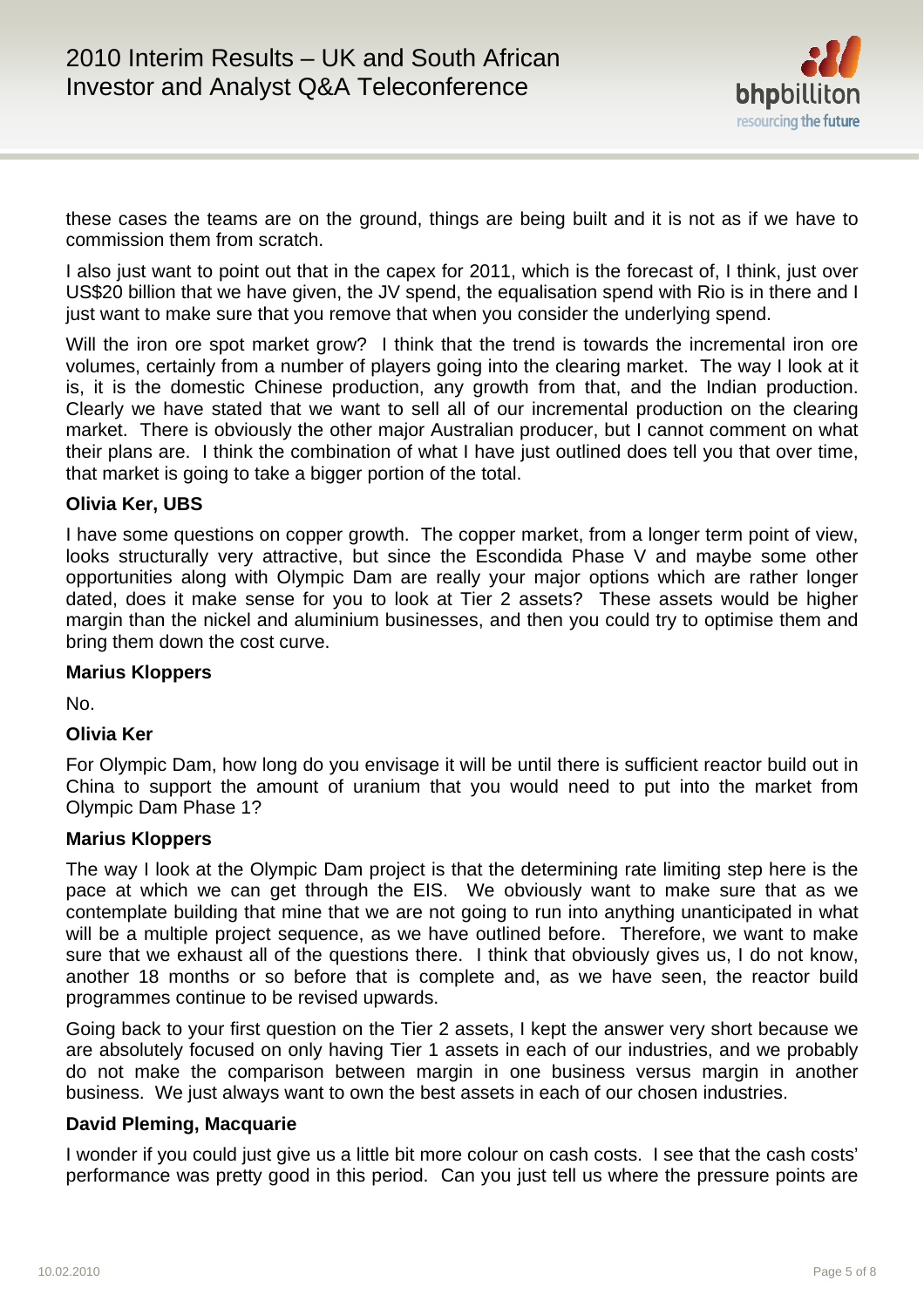

and if you are seeing, in fact, cash costs continue to go down in various businesses, or are they going up? I am talking about the level of increase.

# **Marius Kloppers**

What we always emphasise is that one should not look for what I would call cash reduction programmes in your business. We believe that we try to run the business lean every day. Obviously, we take decisions on a daily basis in order to try to optimise these assets. We have shied away from announcing a cost reduction exercise because we do not think that that is the way we run our business. However, as I emphasised again today in the last part of the presentation that I made, that does not mean that we are not extremely focused on making sure that we do not put any costs in our businesses that need not be there. However, we do know that one of the major drivers on a period-on-period basis for our asset cost performance is the input costs of the raw materials and therefore we have always emphasised that if prices go up to talk of costs structurally going down is probably not going to happen and we have never done that. We have also emphasised over time that input costs tend to lag prices, so what we have seen during this six-month period is the costs of the raw material that we purchased six months or a year ago when the market was down manifesting through our cost line. If the product prices for our products hold up, and we consume many of those products as inputs, in due course those costs will again work through our cost structures.

# **David Pleming**

In terms of the Aluminium business, obviously the business is under pressure because of the weak aluminium price. I think we all know the reasons why. Do you still have faith in this business?

## **Marius Kloppers**

We do consider this business as an essential part of our portfolio and the diversification offering. It is not a business where there is currently a very large share of the capital out of the total capital programme targeted. It is probably therefore not a business that you should look towards dramatically growing in size. It is obviously dependent on where energy prices in China go and where the Chinese currency goes. At this stage, we are happy to hold the size of the business that we have.

## **Peter Davey, Ambrian**

Looking at the flattening of the cash dividends and the lack of any message of any resumption of the buyback programme, this is causing some investors to speculate that you are building a war chest again. It might be simpler than that, however. You have a need perhaps to keep money back to pay Rio for the equalisation payment if the WAIO JV is successful.

## **Marius Kloppers**

I talked about part of that question when I answered Rob's question. The Rio equalisation is included within the US\$20 billion that we have earmarked to spend next year. What I also tried to indicate today is that we are going to spend a substantial amount of capital expenditure going forward. The third point that I always emphasise is that we review this every six months. In light of the capital programme we are seeing, the equalisation payment that we have to make to Rio, with opportunities that we are looking at, and with a reasonably sanguine outlook for the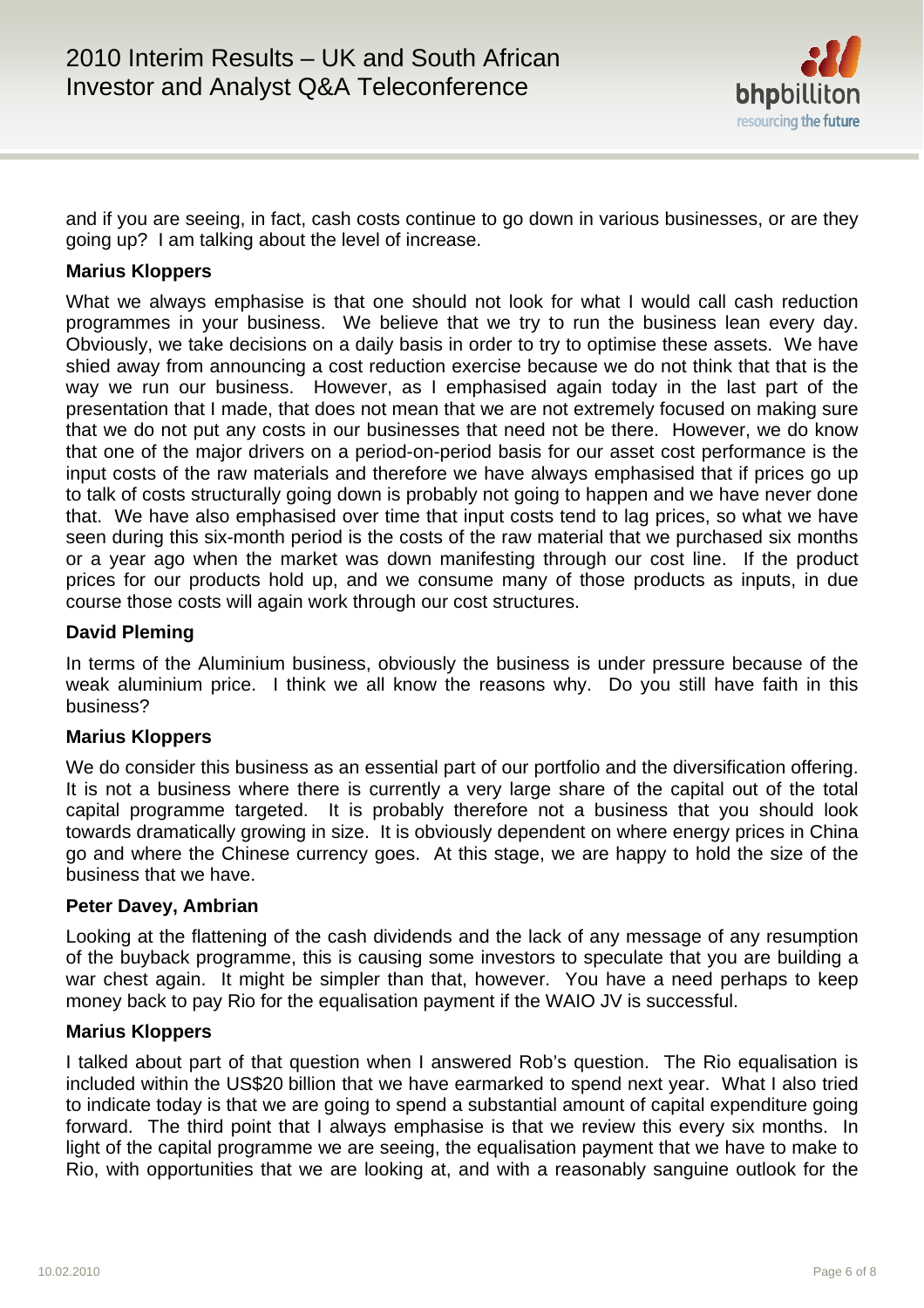

world economy, we have today elected to only progress our dividend in the way we normally do, without rebasing it or launching a buyback.

# **Peter Davey**

In terms of the quantum that you have put into the US\$20 billion, is it the original figure?

# **Marius Kloppers**

It is approximately US\$5.8 billion or the number that we originally announced.

# **Kieran Daly**

At the end of the earlier presentation today, you spent some time talking about being a simple organisation and the business model. The way you were talking, it sounded as though you do not have the right business model or organisational structure yet. Am I misinterpreting that or do you think there are things that you still need to do with the organisational structure and the business model to be more efficient?

## **Marius Kloppers**

The fact that we have had an unchanged strategy and an unchanged base organisation – which divides us into product based business units, plus a shared marketing and a shared mix organisation – means that we have an extremely high degree of stability in how we are organised. What is perhaps not seen every day is that the management team and every employee have a number of initiatives to continually try to reduce drag in the organisation, simplify further, stop unnecessary activities, and so on. It is not something that is talked about with investors on a day to day basis, but I can assure you that there is a great deal going on there.

My comment was merely to further punctuate what we have said over the last couple of years. We try to run a simple portfolio of large assets, remove the smaller assets from the portfolio, and beyond that we work very hard every day to have a scalable organisation. This work is ongoing. I would describe our position in this respect as the best, not only in our industry, but also against comparable industries.

## **Sam Catalano, Macquarie**

With reference to the capital expenditure guidance and your bubble chart, there are many large-size bubbles in the 'future options' section. Conceptually, do you think the mining industry is heading towards a scenario where the very large investment projects are going to be necessary to generate effective returns? Is that the theme you are looking at?

With reference to the Tier 1, Tier 2 asset question, is it not unreasonable to think that BHP Billiton, with its expertise and access to capital, could take assets that are currently perceived as Tier 2 and transform them into Tier 1 or is the nature of the asset inherent with what is in the ground more than anything else?

## **Marius Kloppers**

There are a variety of ways in which you assess what a Tier 1 asset is. I am fond of quoting another CEO in our industry. He once said to me that a Tier 1 asset is like the Messiah. You cannot define it, but you know it when you see it. There are many dimensions which ultimately make up an assessment of whether something can be Tier 1. A Tier 1 asset is certainly never